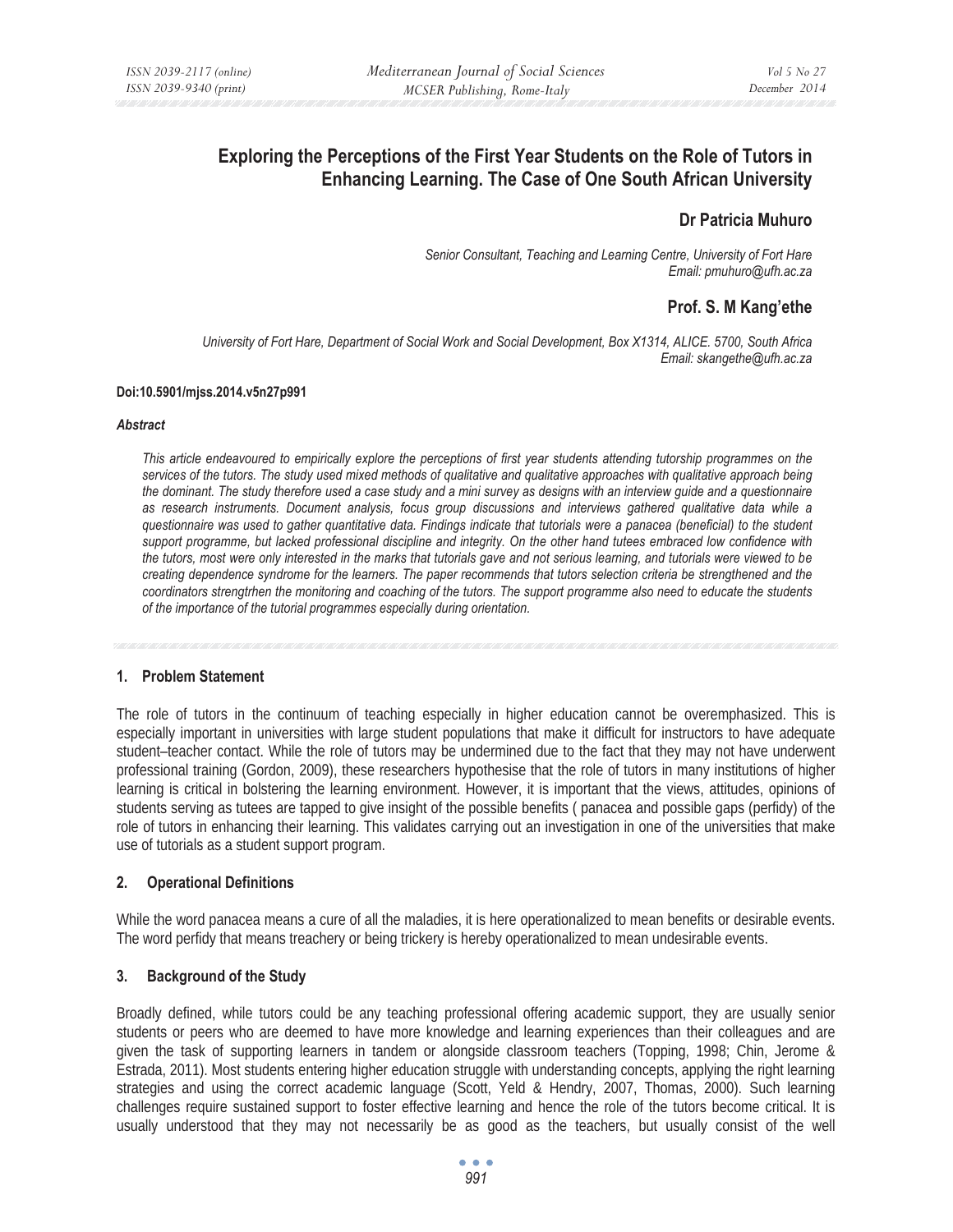| ISSN 2039-2117 (online) | Mediterranean Journal of Social Sciences | Vol 5 No 27   |
|-------------------------|------------------------------------------|---------------|
| ISSN 2039-9340 (print)  | MCSER Publishing, Rome-Italy             | December 2014 |

knowledgeable students who are also willing to help others in learning (Horn & Jansen, 2008). Tutors reinforce what teachers teach by simplifying complex concepts, procedures and learning processes (Colvin & Ashman, 2010; Powell, 1997).

Undeniably, Colvin & Ashman (2010) assert that the roles of tutors are complex and may include advisory services, mentoring, monitoring learning progress, directing students to appropriate support services, coaching, and administration . In the case of coaching, tutors need to apply appropriate pedagogical strategies to assist others to master subject content knowledge. Tutors ought to employ collaborative and individualized learning strategies so as to allow all tutees to participate in the learning tasks and take responsibility of their learning. However, De Smet, Van Keer, & Valke (2008) assert that just putting a group of students together is no guarantee that learning takes place. Instead, careful planning of content and effective tutorial strategies are necessary to achieve the desired goals. However, most of the challenges that implementation of tutorials face center around different understanding and expectations of the teachers, tutors and tutees of the role of tutors (Colvin, 2007), tutor professional skills in terms of attitudes, tutoring strategies and personality (Roscoe and Chi, 2008), tutee characteristics and teacher support (Topping, 2001). Therefore, many issues have to be taken into account when determining tutee roles. Importantly, a very thorough selection process is needed to ensure that tutors are picked on grounds of academic competence, and possessing leadership skills . This is to enable to provide holistic support that the students need. As such, it is paramount that tutors are morally and ethically grounded. This means that they must be well behaved in order to earn themselves respect from the tutees. It is a pity that some tutors are accused of poor professional misconduct and poor mastery of pedagogical skills (Powell, 1997; Horn & Jansen, 2008). This raises doubt about the credibility and criteria used to select the tutors for their roles. In some institutions, there could be policies that indicate the need to give preference to certain tutor qualities and preferances for tutorship posts. This, then can throw the whole fray of professional selection into disarray. In light of the above it appears that a good judgment of the selection of tutors for them effectively perform their duties is critical. Hence, the tutor role can be deciphered by empirically tapping the opinions, attitudes of first year students.

# **4. Methodology**

## *4.1 Research Approach*

The study adopted a mixed method approach meaning that more than one approach was found suitable to guide the research process. While the use of the two approaches bolstered the study, it is good to point out that the study was dominantly qualitative (Bergman,2008). The importance of mixed method is its ability to connect theory and practice and thereby making the study adequately understandably and well conceptualized (Creswell, 2009)

# *4.2 Research Design*

The study adopted concurrent mixed method triangulation design employing a mini survey and a case study (Teddlie & Tashakkori, 2009).

# *4.3 Sampling Frame*

The sampling frame composed of lists of tutors working in different academic disciplines and the list of students who were members the institution under the study. From the student list, almost one thousand were tutors in the various academic disciplines and three thousand five hundred were first year students.

# *4.4 Unit of Analysis*

The tutorial program was the unit of analysis. All the information sought in the study centred around first year students' views of the role of tutors in enhancing learning.

### *4.5 Sample selection and procedures*

The participants for the study were purposively sampled from those enrolled in the first year of their study. These participants included those students who were repeating some courses in the first year. It was important to select first year students because they interacted with tutors frequently and had firsthand experience in the tutorial delivery. This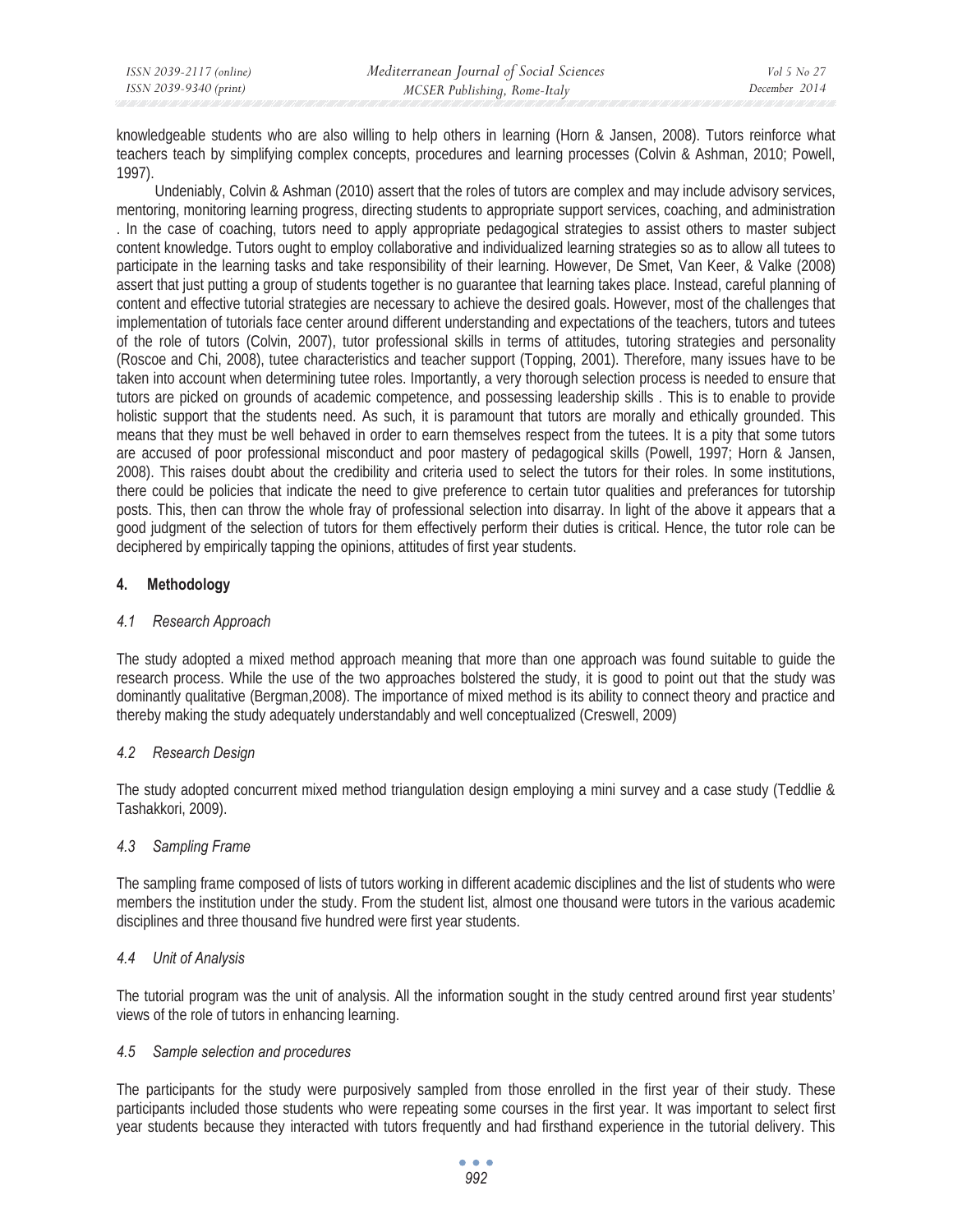helped to understand whether tutorial roles enahnced learning as highlighted by many scholars (Andrews & Clark, 2012).

#### *4.6 Research Methods and Instruments*

Since the study used mixed methods, questionnaire interviews were used to gather quantitative data. This was facilitated through the use of a questionnaire. Questionnaires are tools that gather the data within a short period of tome (Creswell, 20009)The qualitative data was gathered through conducting in-depth interviews by the tutor coordinators, and focus group discussions with the tutees. The in-depth interviews and focus group discussions used an interview guide. Focus group discussions helped to provide insights on the missing details through probing (Krueger & Casey, 2009).

# **5. Research Domain**

The selection of the study domain was determined by many factors such as the diversity of the first year student enrollment as reflected in the institutional demographic information, the existence of a tutorial program, relevant policies on tutor selction, conduct and roles.

# **6. Ethical and Legal Considerations**

In order to adhere to ethical requirements, permission was obtained from the research ethics committee of university to gain access to documents and to interact with the students. Apart from the permission from the gatekeepers, each of the participants was allowed to freely consent to participate in the study (Leedy & Omroid, 2010). This was achieved though a letter explaining the purpose of the study and an accompanying consent form to confirm willingness to participate. The researchers upheld the confidentiality of participants by using anonymous codes and pseudonyms when presenting and reporting on the data (Cresswell, 2009).

# **7. Data Analysis and Interpretation**

Given that most of the data was qualitative, the data was analysed inductively. This means that emerging themes were coded, and placed into appropriate categories. Data was presented using verbatim responses to illustrate tutee views where appropriate.

# **8. Data Credibility and Trustworthiness**

Data credibility was achieved through a pilot study of the survey with ten tutees. This helped to correct inconsistencies within the questionnaire and an interview guide. The triangulation of methods also ensured that the weakness of one method was countered by other methods.

### **9. Limitations of the Study**

Tutorials takes many forms (Topping, 2001) and therefore the way tutees experience the services of the tutor may differ depending on factors such as tutees personality, learning preferences and dispositions. Therefore, the study findings may differ if students characteristics are different. Another limitation is that the study excluded lecturer views , whose contribution could also enrich the study findings.

### **10. Findings**

### *10.1 Tutorials are a panacea to the learning process*

Study findings indicated that a few tutees appreciated the role the tutors were doing by offering their time and service to steer the tutorial sessions. These tutees who valued the tutors indicated that tutorial classes were especially very important to prepare them for the tests and examinations. The following sentiments support the finding. To this end, some students indicated they wanted more sessions, tutors to increase more sessions and more questions

*Tutors help us handle the tests with confidence. We indeed learn a lot. (Resp 49, questionnaire response).* 

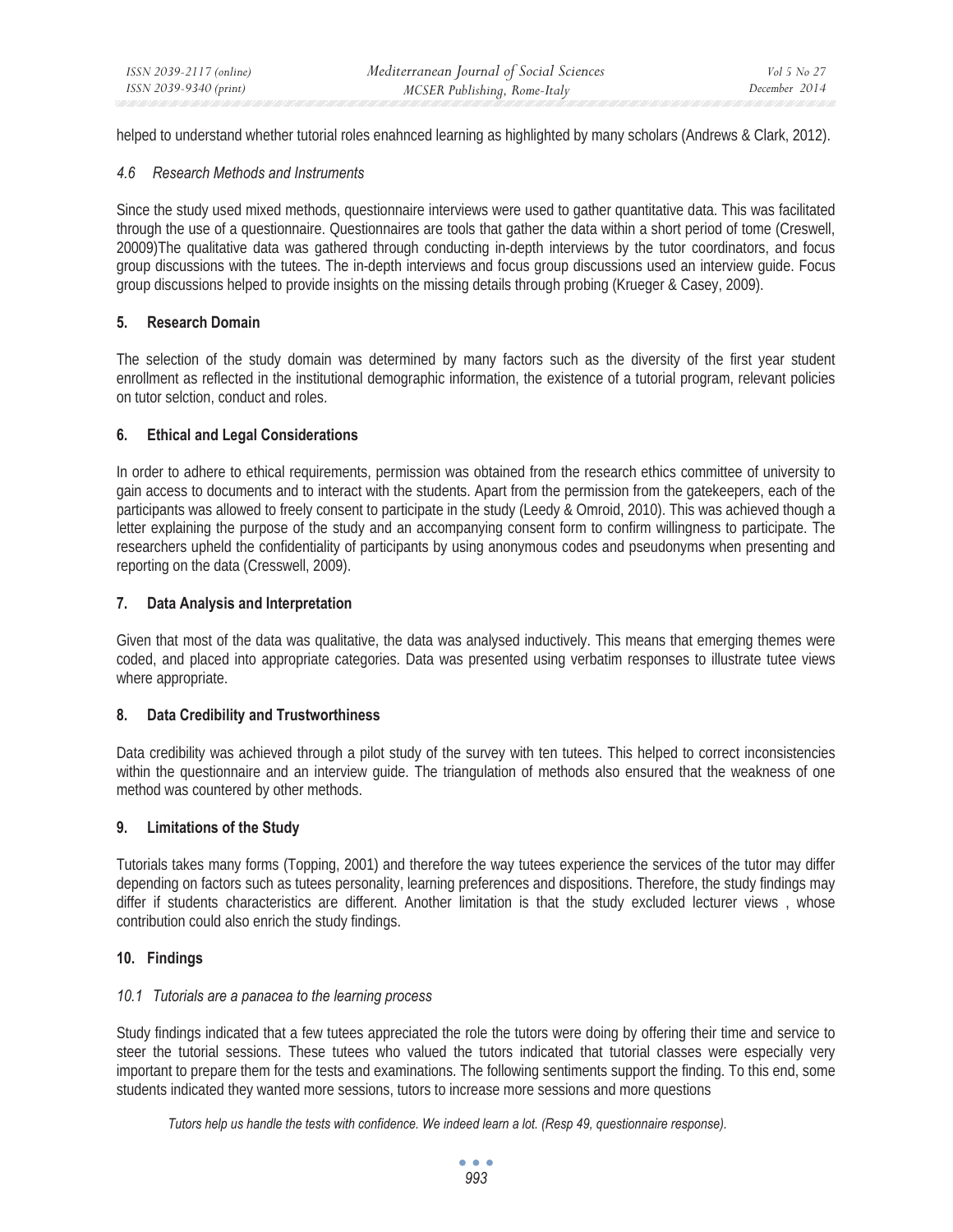*We want tutorial sessions to be increased(FG2, response). We would like to be given more assignments (FG4, response). Tutors are good . For example my tutor is a good person who takes his job seriously. I attend her sessions on a daily basis (FG1response).* 

Perhaps this sends signal to the possible benefit espoused in student this support program. This is because student support programs have been conceptualized to fill in any possible learning gap that the lectures may not have adequately covered. Additionally, they are supposed to offer the student a peer approach to responding to the classroom lapses that the student may have had. This finding, therefore, agrees with some literature that indicates the value and benefits of tutorials to students' learning. This therefore points to the need to strengthen such a program.

#### *10.2 Tutees low confidence with the tutors.*

In contrast to the above finding pertaining to the experiences of the tutors, some tutees expressed low confidence with the tutors. This is because a number of the tutors displayed low subject content knowledge. This, in these researchers' contention presents a dreadful state of affairs to the tutorial program which is supposed to be a core academic student support strategy. This could mean many things. Perhaps the selection criteria of the tutors was weak , or the process was not adequately and professionally conceptualized. This calls for more scrutiny on the content knowledge of the tutors as well as their pedagogical skills, their level of motivation, passion and their disposition towards helping the tutees. The following statements support this claim:

These tutors are in fact not helping enough. They sometimes come to confuse us and do not appear to have mastery of *what they teach (Resp 23, questionnaire response).* 

*Some tutors are very unprofessional because they sometimes provide us with wrong answers . I have developed low confidence with them( Resp,56, questionnaire response).* 

*Tutors don't seem to have an understanding of the course. We think they should be adequately screened before they are employed (Resp 10, questionnaire response).* 

These sentiments should considered if the tutorials are to be taken seriously. This is because the number of comments could be an indicator that what the few students indicated was not a bias. This sends the bell to the program coordinators to go back to the drawing board and assess their selection criteria. Perhaps widening the scope of the selection criteria to include some instructors from different departments and disciplines could help in coming closer to the desirable tutors.

#### *10.3 Tutors lacking professional discipline*

On students' experiences and their perceptions over the tutors roles, many students expressed dissatisfaction on the professionalism of their tutors. For example some failed to come for class while the tutees waited in vain. The following quotes support the finding.

*Tutors do nothing in this course because we only see them when we are about to write tests, they do not attend sessions (Resp 23, questionnaire response).* 

*I have not seen any one of the tutors frequently (Resp 41, questionnaire response).* 

*The tutors must take their jobs serious (Resp 81, questionnaire response).* 

*Tutors should attend tutorial sessions weekly and not just before a test (Resp59, questionnaire response).* 

*Tutors have to be well informed and find as way to interact with students (Resp 46, questionnaire response).* 

*Tutors never came to class they get paid for northing (Resp 23, questionnaire response).* 

*Tutors must be available every time we need them (Resp 45, questionnaire response).* 

*I went to a tutorial three times but my tutor never pitched up (Resp 31, questionnaire response).* 

*We are struggling to find our tutors and our venues (Resp 27, questionnaire response).* 

You people should make sure that tutors are serious about the work because most are not attending or conducting *tutorials properly(Resp 42, questionnaire response).* 

*I don't attend the tutorials because the few times I have gone, the tutor never attended. (Resp 33, questionnaire response).* 

*They must employ tutors who have skills and knowledge(Resp 11, questionnaire response).* 

*Tutors should know various methodologies to motivate students to avoid being bored in the sessions (Resp 20 questionnaire response).*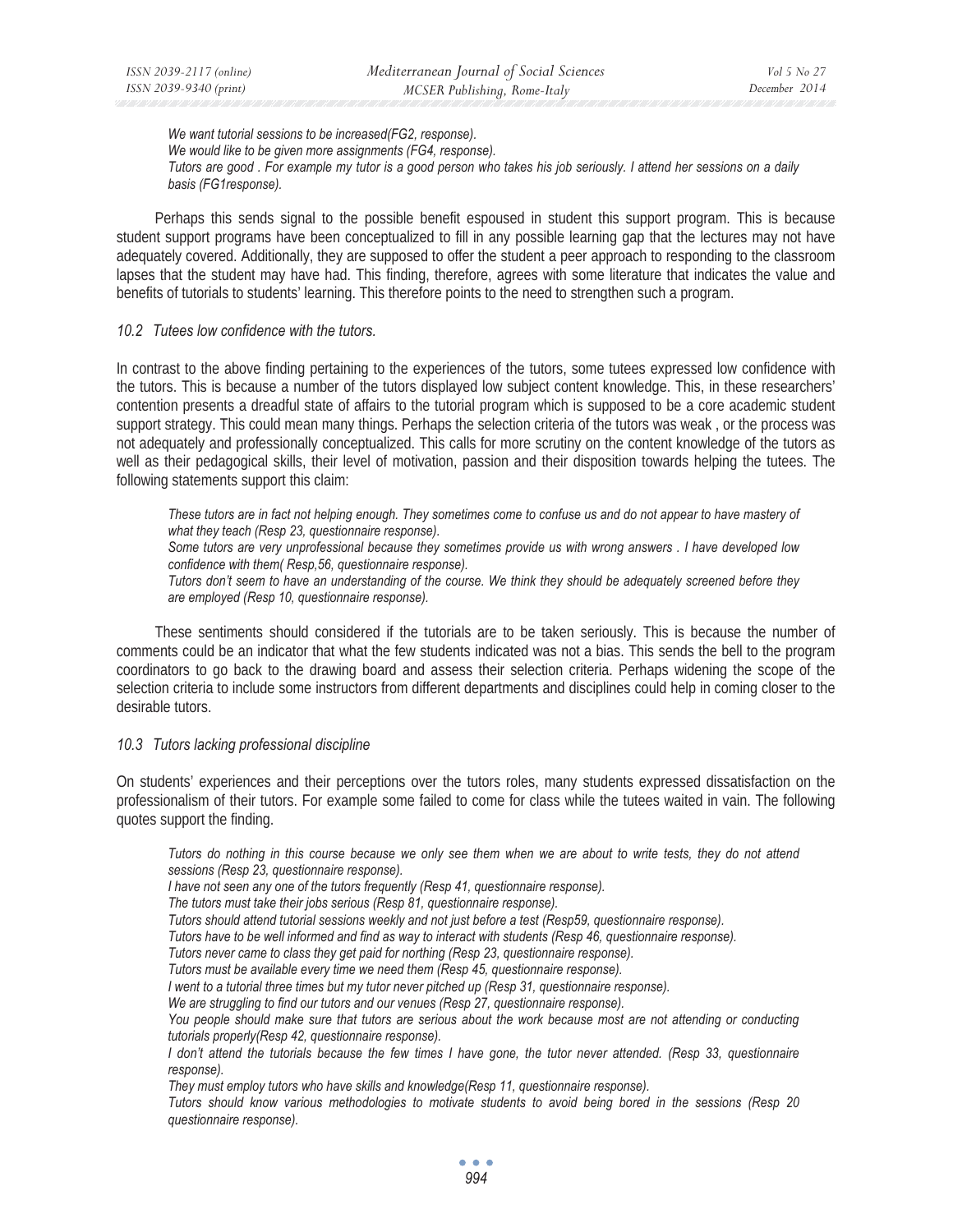From the management of tutorial programs, the scenario presented above by the tutees is very worrisome. It is an indicator that some of the tutors selected were not the right ones. This may point fingers to the selection team, and the monitoring of the tutorial program. It may also mean that the fulfillment of goals and objectives embedded in the whole of student support programmes was at stake and could probably prompt are conceptualization of the support programmes generally if the student support program is to read adequate dividends. Such a scenario is likely to lead to low throughputs, low performance and low retention.

# *10.4 Most tutees only interested in getting marks from tutorial sessions*

Contrary to the situation above in which tutors are presented as professionally irresponsible, findings from the analysis indicate that most tutees were not interested in the learning through tutorials other than the marks that was awarded for tutorial attendance. The following quotes reflect this finding:

*I think tutorials should be conducted on time and must award marks ((Resp 8, questionnaire response). All of us want to sign the register so that we could be awarded marks for attendance(Resp 5, questionnaire response). I have never attended a tutorial session(Resp 2, questionnaire response).* 

Apparently, the issue of students getting interested in marks without learning is a possible cankerworm that could destroy students learning, their quality and is also a sure recipe of producing half baked graduates into the labour markets. This needs to be annihilated altogether. To these researchers, this is a sad state of affairs considering the efforts of the tutorial program managers and the University at large for instituting students' support programmes as a vehicle of enhancing students learning process. This is because tutors are paid for the service. Perhaps what these researchers worry about most is what could have diminished the students' morale, motivation and the thrust to learn. Perhaps the tutorial program or the whole of the student support program was not adequately motivating to both the tutors and the tutees alike. Alternatively, the students could have fallen prey to the behaviours of a number of learners who upon entry into the institutions of higher learning change their behavior negatively and thereby affecting their tempo, disposition and motivation towards learning. This therefore opens a dialogue to determine the possible de motivational forces from both the students and the university milieu generally.

### *10.5 Tutorials creating dependence syndrome*

On tutorials, findings from tutees indicated that some tutees were developing a dependence syndrome that made them to ask for the services outside their scheduled timeframe. This created confusion because the tutors may not be available all the time. There were also other dynamics in that tutors were also paid according to the sessions they attended and there were institutionally prescribed maximum number of sessions that they could support students. This finding is supported by the following sentiments:

*We should be allowed to have tutorials as much as is possible in our free time Tutors should avail themselves when students need help Tutorial sessions should be attended on daily basis especially when there are impending tests.* 

In these researchers' contention, the development of dependence syndrome is unfortunate and ways and means should be applied to make the tutorial sessions developmental. This is because if not adequately handled, it could resort to surface learning where students would like to rehearse the answers especially to pass the tests and not to understand. Perhaps the organizers of the program need to constantly explain the need for the support programs to be developmental and not to be a vehicle of passing tests and examinations. This is to ensure that students comprehend and internalize the content they learn.

### **11. Discussion**

Apparently, there seems diametrically opposed views from the students concerning the role of tutors. On one hand , tutors are regarded as valuable professional figures who provide clearer understanding of subject knowledge and therefore contributing significantly to the promotion of student support program. This perception could be supported by the fact that most tutees have been passing their examinations without serious hitches. This finding thus supports the view that tutors are a valuable in bolstering learning for students who have different levels of subject mastery (De Smet et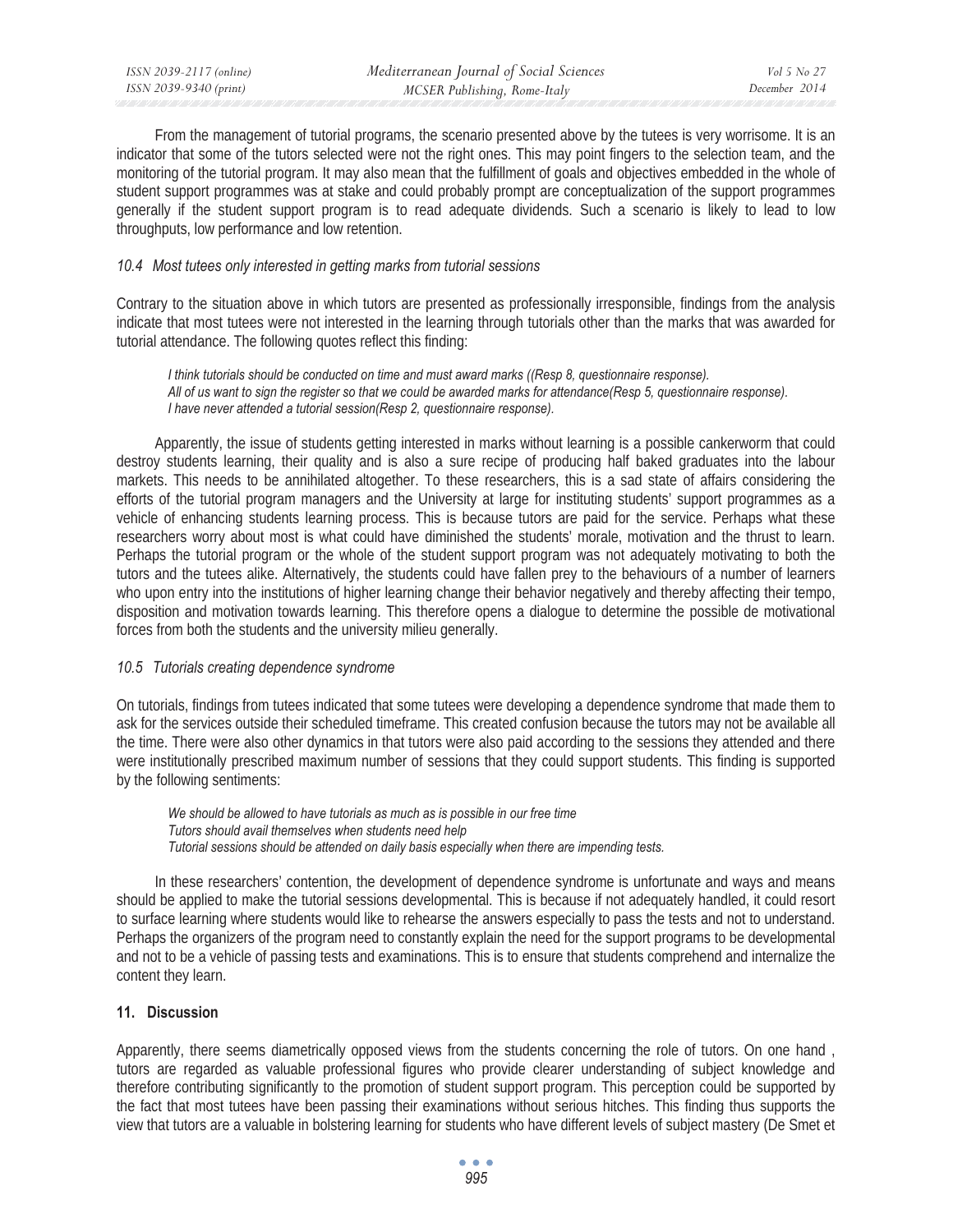al. 2008). This is mainly achieved when students attend tutorials regularly and are adequately taught . Tutoring also supports the tenets of social learning theory which postulates that students learn best when they are supported to reach the zone of proximal development from the knowledgeable others (Vygotsky, 1978). In this case, the tutors and other students in the small tutorial group serve as the "knowledgeable others" who simplify learning content.

However, effective implementation of tutor roles depend on both the student side and on the tutors. Students need to be participatory to effectuate a significant success in their learning. For instance students need to attend regularly and participate in the assigned tasks. Sadly though, this study found that some students were too dependent on tutors and were not willing to actively take charge their learning. Most of such students attended tutorials just because they wanted marks, thus expected to be spoon fed . In other words, tutorials were a quick fix process to their learning challenges. Yet, De Smet et al (2008) found out that tutorials are beneficial to those students who attend them regularly and seriously. Those students who did not attend regularly seemed to have negative view of tutor roles once they failed tests and assignments. This finds support in a study by Felder (2007) who found that tutees who were used to be spoon fed resisted continuous independent learning strategies. Such students have high possibilities of dropping out because they are not able to make sense of information. This finding about the tutee behavior and disposition seem to support the view that students who are used to rote learning, find it uncomfortable of to take responsibility of their learning.

On the part of the tutors, the findings suggest negative attitudes towards tutees and poor professional conduct because tutors were not attending sessions regularly and were not communicating clearly with their tutees. Such a situation calls for tight monitoring of tutor conduct as expoused by most tutorial advocates ( Gordon, 2009; De Smet et al., 2008).

In this study, document analysis of selection policies showed that tutors were appointed on academic merit, yet first year students felt that they were not academically prepared , because of poor content mastery and poor tutoring approaches. Tutors who lacked subject content knowledge, were perceived as confusing students with inappropriate explanations. Roscoe & Chi(2008 ) assert that poor content mastery implies that the tutor himself is unable to clearly connect theory and practice. If they are not offered opportunities for revising the content, tutors likely to resort to directive tutoring where they provide answers without explanations in order to hide their inadequacies. Directive tutoring perpetuates surface learning (Roscoe & Chi, 2008). This finding also supports views by scholars who argue having a higher grade in the subject does not necessarily imply that the tutor uses productive learning methods (Krause, 2005). This finding therefore has implications on on tutor professional development.

# **12. Way Forward**

Since the study revealed that tutors play a pivotal role in the continnum of learning, is important that the tutor roles are clearly defined and communicated to students. This will assit in clarifying expectations and possibly minimise tutee discontent. Importantly, tutor conduct in the classroom in terms of professional conduct, pedagogical knowledge and attitudes was more important to tutees, hence such skills and qualities need to be reinforced through training, monitoring and coaching. This is because the study found that academic merit was not the only quality that enabled the tutor to adequately perform their roles. Therefore tutorial program managers should use several criteria when appointing tutors if various students expectations are to be met. The tutors selection criteria needs to be strengthened and the coordinators strengtrhen their monitoring of the tutors. The support programme also need to educate the students of the importance of the tutorial programmes especially during orientation.

# **13. Conclusion**

The study findings revealed that the first year students had differing views on the roles of tutors in enhancing students learning. This could be attributed to different expectiations of what tutors should do to enhance students learning. On one hand some first year students felt that tutors provided academic and emotional support and this boosted confidence and enhanced learning. Students who held such views even suggested that more tutorial sessions should be conducted. However, among these first year students were those students who perceived tutors as quick fix to their learning challenges and expected tutors to be available all the time. This is undesirable because tutoring ought to promote lifelong and independent learning rather than dependance

The study findings revealed that the first year students had differing views on the roles of tutors in enhancing students learning. This could be attributed to different expectiations of what tutors should do to enhance students learning. On one hand some first year students felt that tutors provided academic and emotional support and this boosted confidence and enhanced learning. Students who held such views even suggested that more tutorial sessions should be